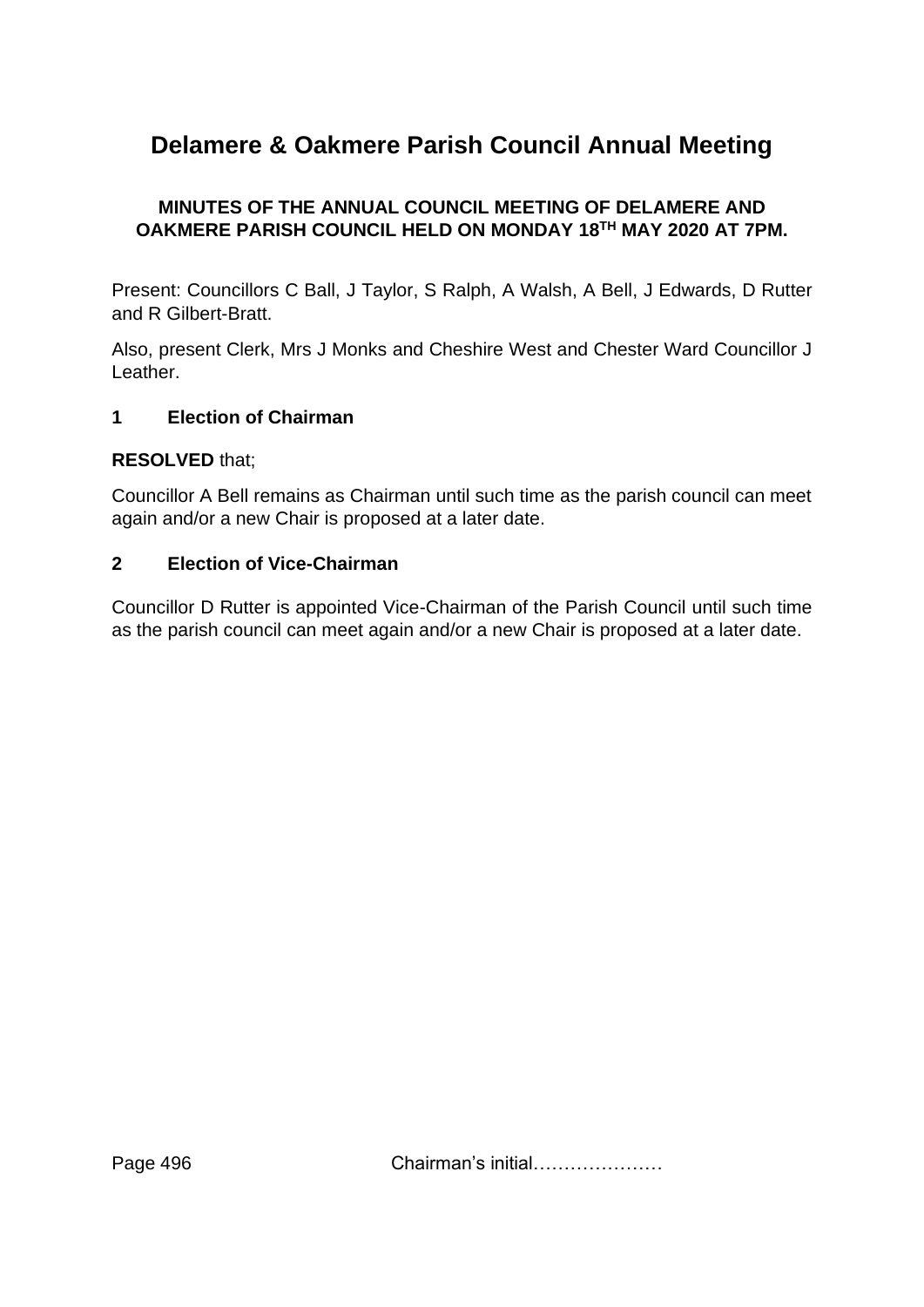# **Delamere & Oakmere Parish Council Meeting**

# **MINUTES OF THE MONTHLY PARISH MEETING OF DELAMERE AND OAKMERE PARISH COUNCIL HELD ON MONDAY 18TH MAY 2020 AT 7PM**

Present: Councillors C Ball, J Taylor, S Ralph, A Walsh, A Bell, J Edwards, D Rutter and R Gilbert-Bratt.

Also, present Clerk, Mrs J Monks and Cheshire West and Chester Ward Councillor J Leather.

# **1 Welcome and apologies for absence**

The Chairman of the Parish Council, Councillor A Bell welcomed everyone to the Parish Council meeting. Councillor A Gore and Councillor D Wheeler sent their apologies for the meeting.

#### **2 Member's Code of Conduct and declarations of interest**

Councillor S Ralph and Councillor R Gilbert-Bratt declared a non-pecuniary interest in relation to 20/01439/FUL, Construction of an agricultural storage building and access track, Land Off Racecourse Lane Cotebrook as such they did not take part in the discussion or decision regarding this planning application.

Councillor A Bell declared that he had submitted a personal objection to the licence application for item 14 Delamere Forest Café.

# **3 Code of Conduct**

#### **RESOLVED** that;

Delamere and Oakmere Parish Council confirms the Code of Conduct for Members adopted by Cheshire West and Chester Council on 26 July 2012 as the council's code of conduct under section 27(2) and 27(3) of the Localism Act 2011.

#### **4 Declaration of interest forms**

Each Parish Councillor had reviewed their declaration of interest forms and confirmed that there were no amendments necessary. The clerk asked each Parish Councillor to complete a new form if and when any circumstances change.

#### **5 Public Speaking Time**

No members of the public wished to address the Parish Council.

Page 497 Chairman's initial…………………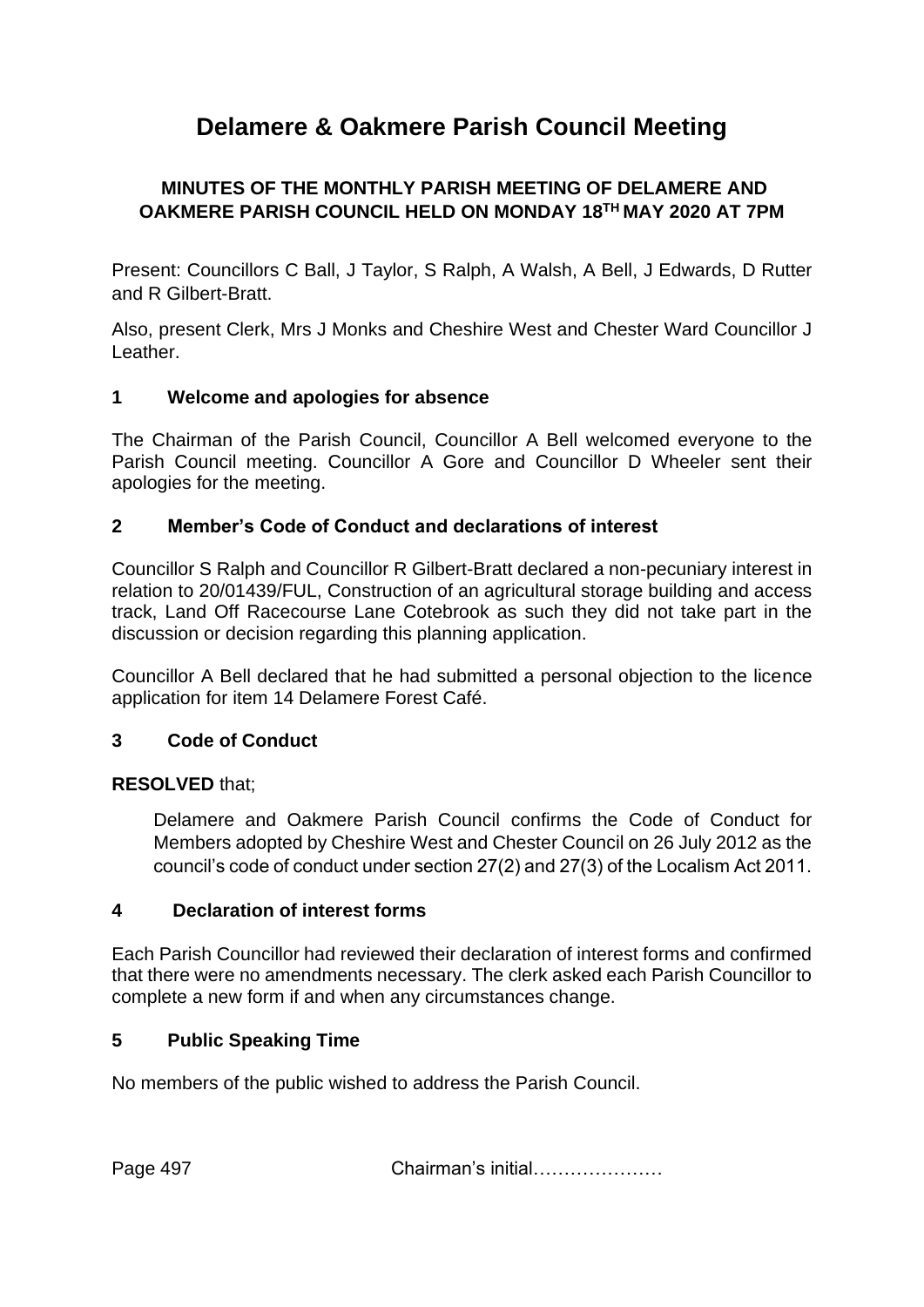# **6 Minutes of the last Parish Council meeting**

# **RESOLVED** that;

The minutes of the Parish Council meeting of Delamere and Oakmere Parish Council on Monday 20th April 2020 be approved as a correct record.

#### **RESOLVED** that;

The minutes of the Annual Parish meeting of Delamere and Oakmere Parish Council on Monday 20<sup>th</sup> April 2020 be approved as a correct record.

# **7 Progress Reports and Outstanding Items**

The clerk confirmed that she had contacted the Marley Tiles site for an update on progress. The sales office however is currently closed and a number of staff at Laurus Homes and the site contractor have been placed on furlough leave as such no construction work is currently been undertaken and this will continue until the Covid-19 restrictions are lifted.

#### **8 Correspondence**

The clerk had paid the webhosting charge for 2020/2021, however she had been informed that the charge would be increasing from £36 to £75 from April 2021 and that they would no longer be accepting cheques from April 2021.

The clerk informed the Parish Council that the Crown Farm Liaison meetings were postponed until further notice due to Covid-19

The clerk received an email on  $6<sup>th</sup>$  May 2020 from the Neighbourhood Planning Department of Cheshire West and Chester Council confirming the designation of Delamere and Oakmere as a Neighbourhood Plan area.

The clerk reported that she had received a complaint on 18<sup>th</sup> May 2020 from a resident of Ashton Road complaining regarding the number of cars parked on Ashton Road as people were visiting Delamere Forest. Several Parish Councillors confirmed that the car parking was bad in all the surrounding roads as tourists were parking everywhere as the Forestry Commission car parks were full and/or too expensive. The clerk had also received notification from Cheshire West and Chester Council that there was a temporary road closure notice for TRO – 2806 Ashton Road, Delamere which commences on 26th May 2020 This is necessary for safety reasons to enable grip fibre surface treatment and will be carried out by Cheshire West and Chester Borough Council. The works are expected to last for 5 days. The clerk was asked to contact the Highways Department of Cheshire West and Chester Council expressing the concerns regarding car parking issues in the area and to ask for the Highways Department to liaise with the Forestry Commission to look at solutions to the issue.

Page 498 Chairman's initial…………………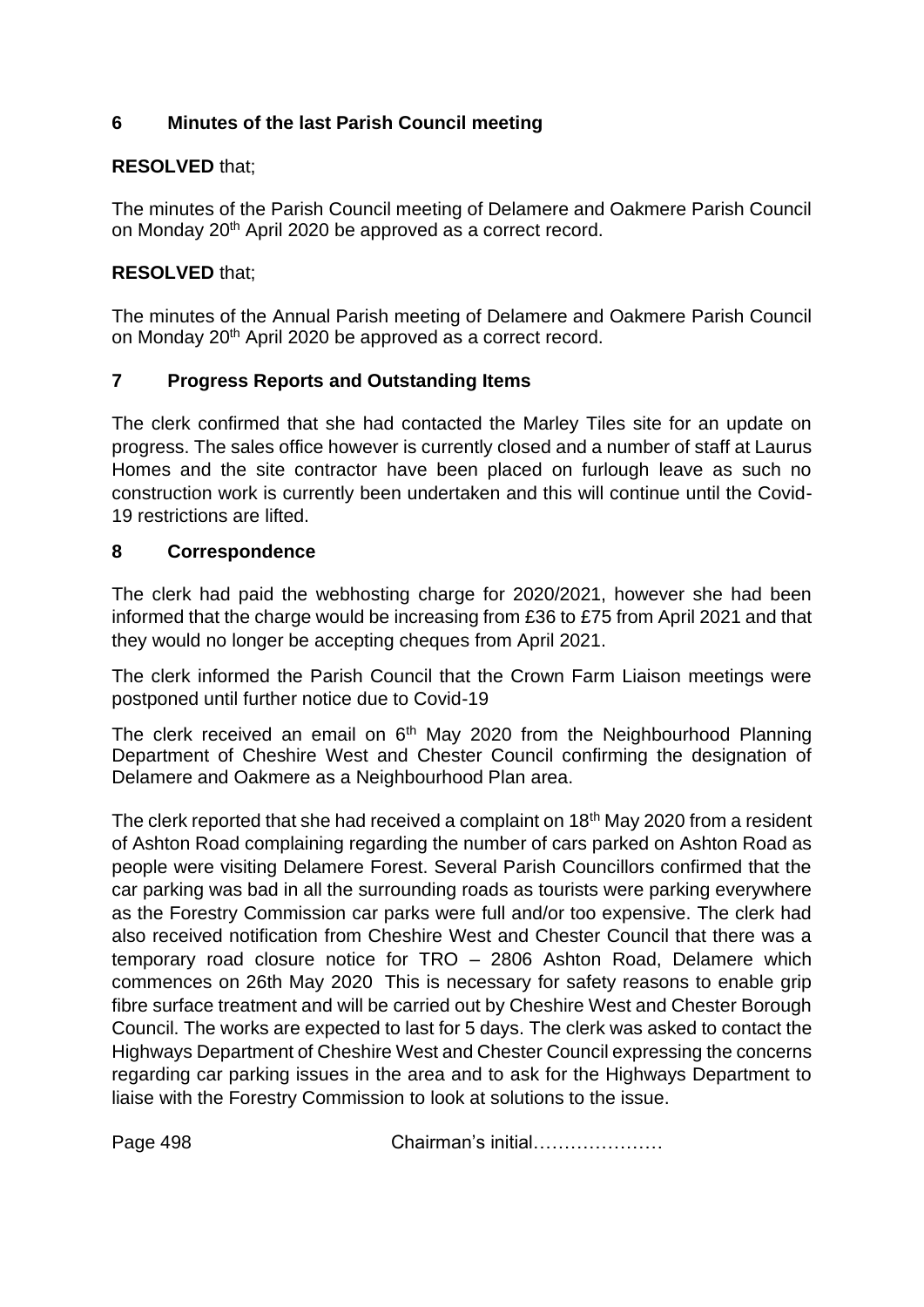# **9 Planning**

The Parish Council considered all of the planning applications that had been received up to 18th May 2020.

Councillor S Ralph and Councillor R Gilbert-Bratt declared a non-pecuniary interest in relation to 20/01439/FUL, Construction of an agricultural storage building and access track, Land Off Racecourse Lane Cotebrook as such they did not take part in the discussion or decision regarding this planning application.

# **RESOLVED** that;

- (a) No objections were made to 20/01149/FUL, Erection of detached garage, garden store and office, Fishpool Farm Fishpool Road Delamere.
- (b) No objections were made to 20/01216/FUL, Single storey rear extension, 103 Station Road Delamere.
- (c) No objections were made to 20/00990/FUL, Raise the roof to provide first floor accommodation including extension to side and alterations (amended site boundary), Avondale The Ridge Delamere.
- (d) No objections were made to 20/01444/FUL, Construction of steel portal framed machinery, implement and general-purpose agricultural storage building, Ottersbank Farm Fishpool Road Delamere.
- (e) 20/01439/FUL, Construction of an agricultural storage building and access track, Land Off Racecourse Lane Cotebrook. The Parish Council have no objection to the construction of an agricultural storage building however there are objections from the Parish Council and residents regarding the proposed access track. The current access track is sufficient and the proposed new access track cuts between two fields and would provide direct access onto Racecourse Lane, closer to the A49 than the current metalled track. The fields are currently used for grazing horses any additional track is not required for agricultural purposes or for access to the new proposed agricultural storage building.The proposed addtional access track is unnecessary as such the Parish Council wishes to object to this proposal.
- (f) No objections were made to 20/01480/FUL, Erection of purpose-built agricultural building including office, Storage and welfare facilities, Junction of Chester Road and Hogshead Lane Oakmere.

It was reported that there were 4/5 signs that have been recently erected at the Junction of Chester Road and Hogshead Lane in Oakmere. The clerk was requested to contact the Planning Department of Cheshire West and Chester Council to confirm if these signs had planning permission. This has been submitted to Cheshire West and Chester Council under reference PL208508909.

Page 499 Chairman's initial…………………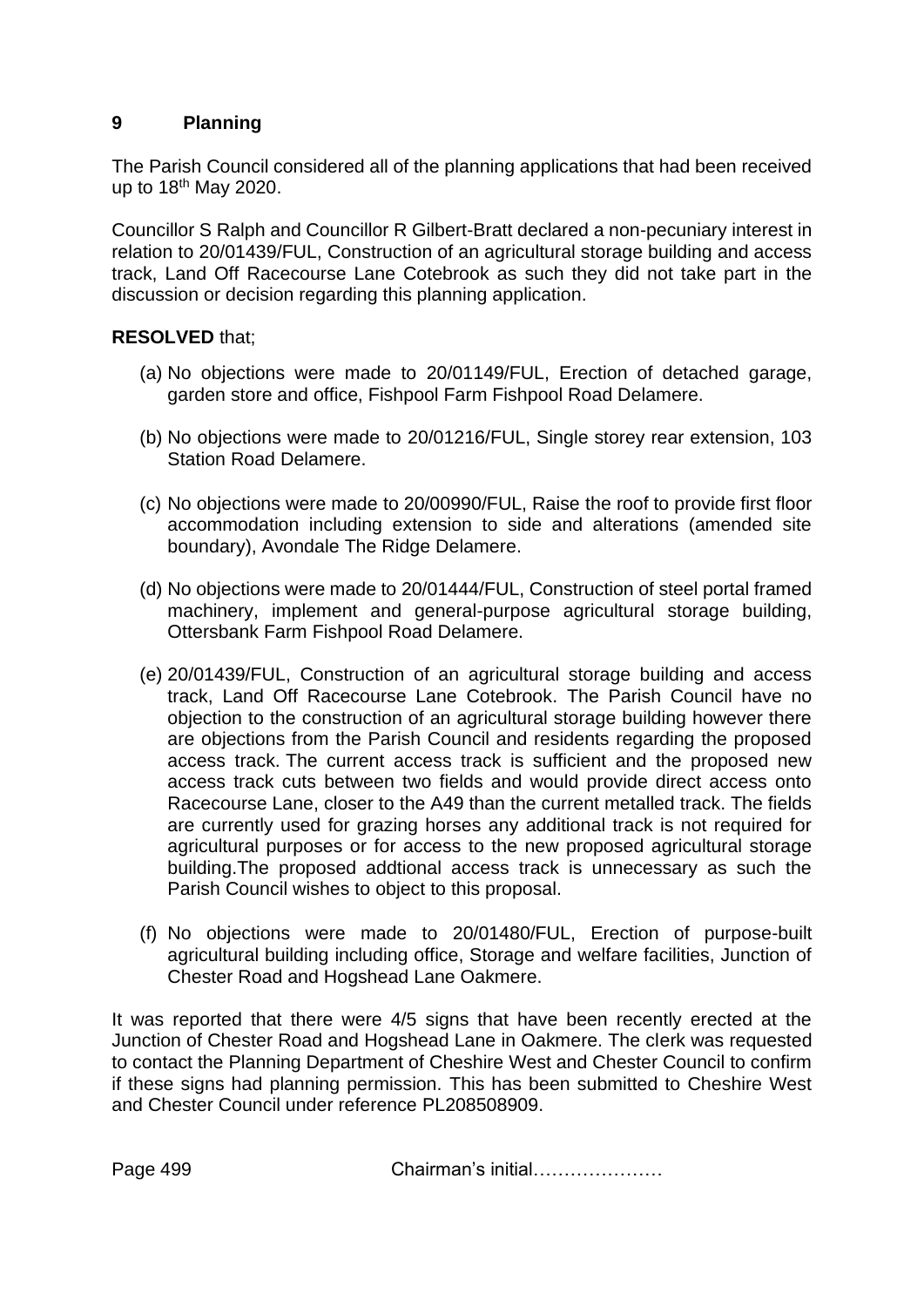# **10 Annual Governance and Accountability Return 2019/2020**

The clerk confirmed that the accounts for 2019/2020 had been to the internal auditor and there were no issues arising from the internal audit. The Parish Council can declare itself exempt from a Limited Assurance review or ask the External Auditors for a full review at the cost of £200 plus VAT.

#### **RESOLVED** that;

The Parish Council would declare itself exempt from a Limited Assurance Review and the exemption certificate was signed by the Chairman of the Parish Council, Councillor A Bell and the clerk.

The clerk would publish this on the website and send it to the External Auditor.

#### **11 Annual Governance and Accountability Return 2019/2020 Annual Governance Statement**

The Parish Council carried out a review of the effectiveness of the system of internal control and considered the annual governance statement in the Annual Governance and Accountability Return 2019/2020

#### **RESOLVED** that;

- 1. The Parish Council have in place arrangements for effective financial management during the year, and for the preparation of the accounting statements.
- 2. The Parish Council maintained an adequate system of internal control including measures designed to prevent and detect fraud and corruption and reviewed its effectiveness.
- 3. The Parish Council took all reasonable steps to assure ourselves that there are no matters of actual or potential non-compliance with laws, regulations and Proper Practices that could have a significant financial effect on the ability of this authority to conduct its business or manage its finances
- 4. The Parish Council provided proper opportunity during the year for the exercise of electors rights in accordance with the requirement of the Account and Audit Regulations.
- 5. The Parish Council carried out an assessment of the risks facing this authority and took appropriate steps to manage those risks, including the introduction of internal controls and/or external insurance cover where required.
- 6. The Parish Council maintained throughout the year an adequate and effective system of internal audit of the accounting records and control systems.
- 7. The Parish Council took appropriate action on all matters raised in reports from internal and external audit.
- 8. The Parish Council considered whether any litigation, liabilities or commitments, events or transactions, occurring either during or after the yearend, have a financial impact on this authority and, where appropriate, have included them in the accounting statements.

Page 500 Chairman's initial…………………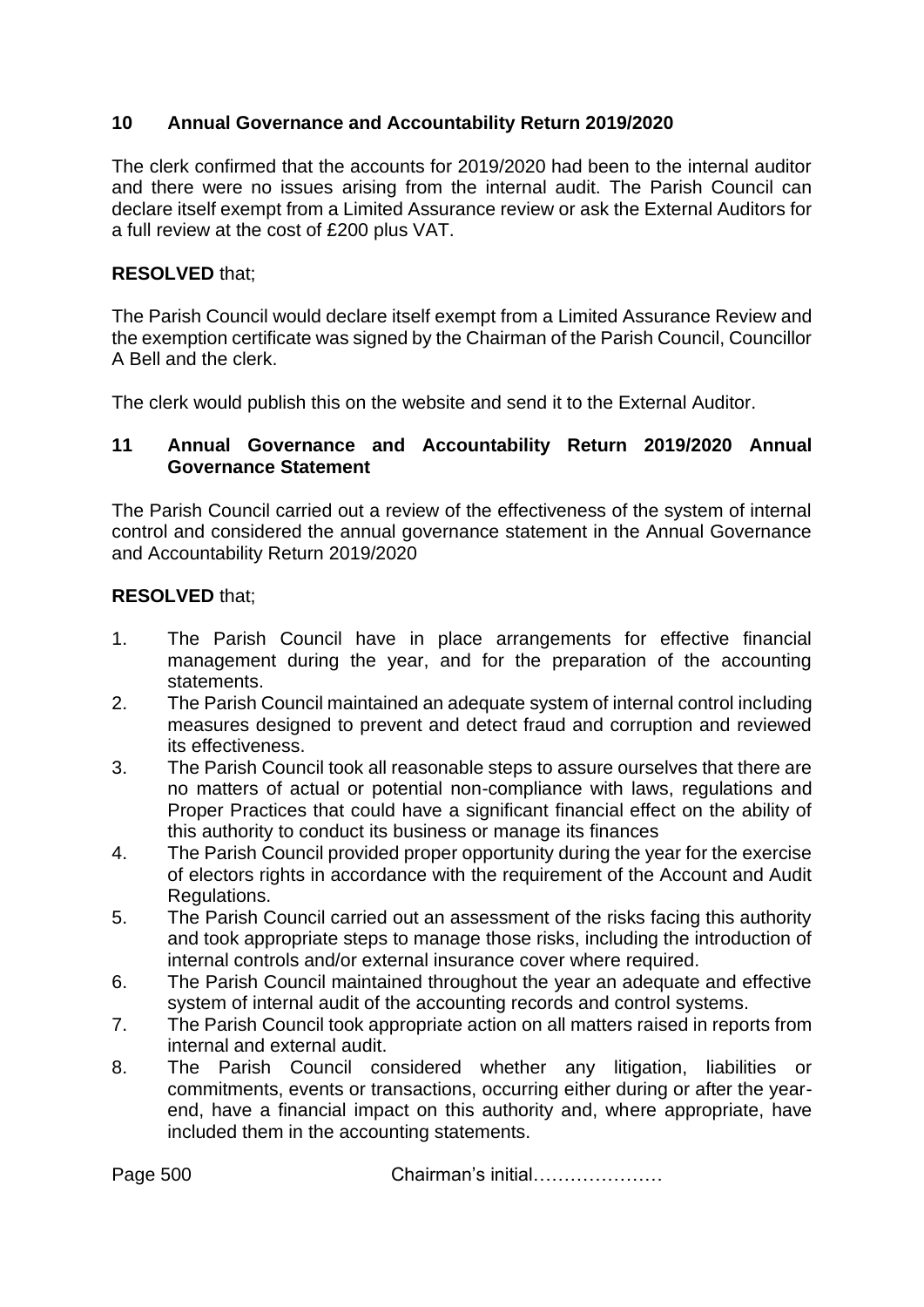# **RESOLVED** that;

The Annual Governance Statement 2019/2020 is approved and is signed and date by the Chairman, Councillor A Bell and the Clerk and Responsible Financial Officer, Mrs J Monks.

#### **12 Annual Governance and Accountability Return 2019/2020 Accounting Statements**

The Clerk and Responsible Financial Officer has filled in the Accounting Statements for 2019/2020 and the Parish Council considered the Accounting Statements. The clerk confirmed that the internal auditor had audited the Parish Council accounts and had signed and dated the relevant sections on the return.

# **RESOLVED** that;

The Accounting Statements are approved and signed and dated by the Chairman, Councillor A Bell and the Clerk and Responsible Financial Officer, Mrs J Monks.

# **13 Purchase of a package for virtual meetings**

The basic Zoom package for meeting is free up to 40 minutes. The next package is £11.99 per month. Microsoft Teams is free and there is no time limit or Skype is free and there is no time limit.

#### **RESOLVED** that;

Future virtual meetings will be held by Zoom with the basic free 40-minute package.

# **14 Licence Application for Delamere Forest Café**

The clerk has received notification that Meadow Brown Restaurant Ltd have applied for a premised licence for Delamere Forest Café at Delamere Forest Park. The application is for the following;

- Provision of recorded music both indoors and outdoors, Monday to Sunday 08:00 to 00:00.
- Supply of alcohol on the premises, Monday to Sunday 11:00 to 00:00
- Opening hours of the premises, Monday to Friday 08:00 to 00:15 and Saturday and Sunday 07:30 to 00:15.

The closing date of the consultation is 20<sup>th</sup> May 2020 and any person wishing to make representations in relation to the above applications must do so in writing to The Licensing Team, Cheshire West and Chester Council, 4 Civic Way, Ellesmere Port, CH65 OBE.

# **RESOLVED** that;

The Parish Council would object to the licence application.

Page 501 Chairman's initial…………………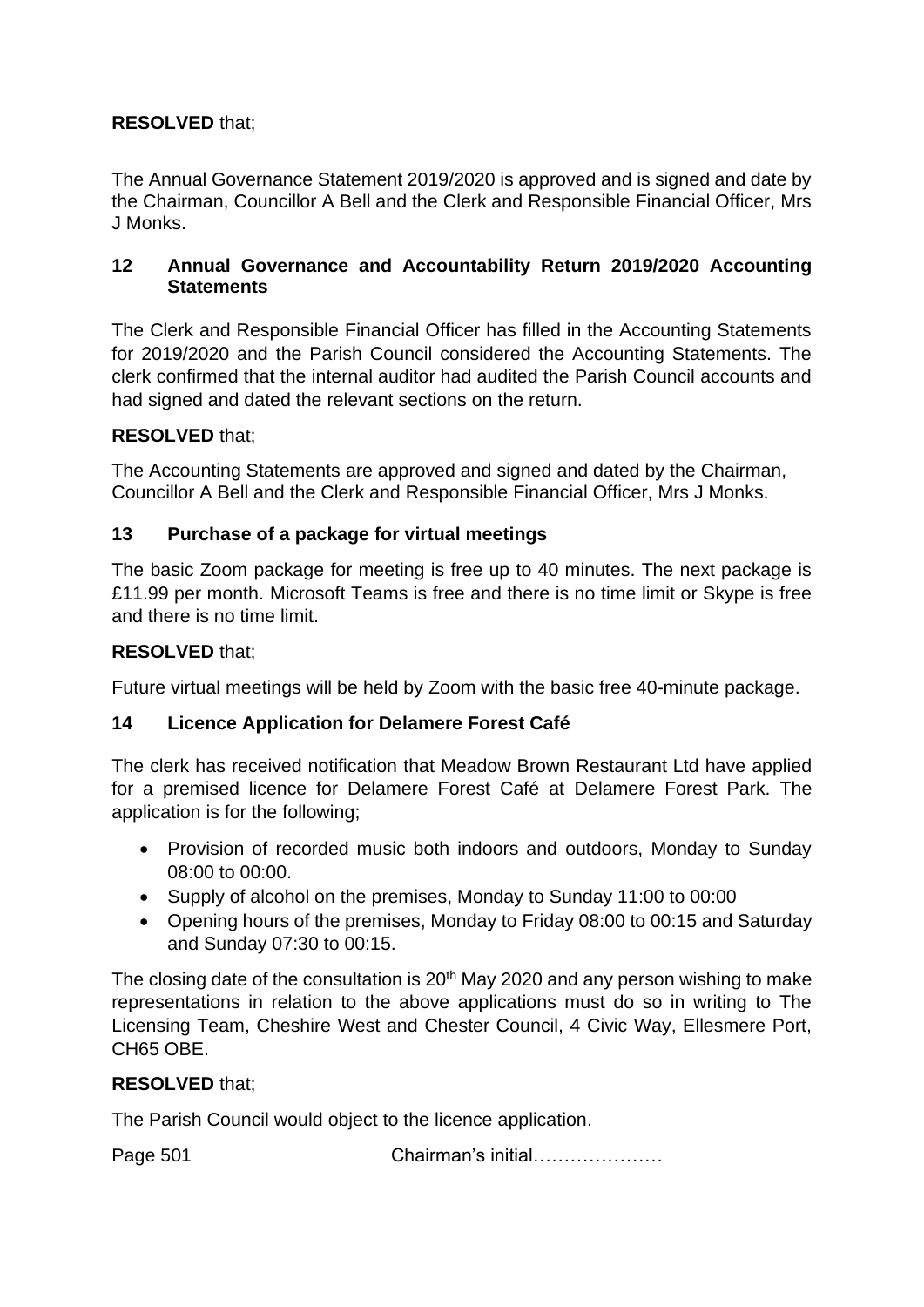The clerk was asked to send an objection to the Licensing Department of Cheshire West and Chester Council.

#### **15 Finance**

The clerk reported that the current bank balances were as follows and bank statements showing these amounts were presented and signed by the Chairman

Bank account balance is £31,754.92 as at 30<sup>th</sup> April 2020.

Unpaid cheques £203.00. Income is £9,680.00 precept and £158.00 advertising income.

Unpaid invoices from March 2020 newsletter is £162.00.

(The bank balance amount includes the New Homes Bonus fund)

Earmarked funds as follows;

£3160.00 for speed sign on Station Road agreed at December 2019 meeting. £2,000 for Frith Avenue project, resolved to spend in November minutes.

New Homes Bonus fund (which is included in the bank balance) is £12,747.59.

#### **RESOLVED** that;

the following payments be authorised;

| Method<br><b>of</b><br>payment     | Payee                        | Particulars of payment                                           | Amount  |
|------------------------------------|------------------------------|------------------------------------------------------------------|---------|
| Standing<br>Order 21 <sup>st</sup> | <b>Clerk</b>                 | Salary for May                                                   | £369.19 |
| Standing<br>Order 21 <sup>st</sup> | <b>Cheshire Pension Fund</b> | Employers &<br>employees<br>contribution for May                 | £137.26 |
| 001077                             | <b>Clerk</b>                 | <b>Expenses for May</b>                                          | £108.16 |
| 001078                             | <b>Butcher and Barlow</b>    | <b>Solicitors</b><br>for<br><b>Fees</b><br>lease at Frith Avenue | £640.00 |
| 001079                             | Zurich                       | Annual Insurance                                                 | £420.57 |

Page 502 Chairman's initial…………………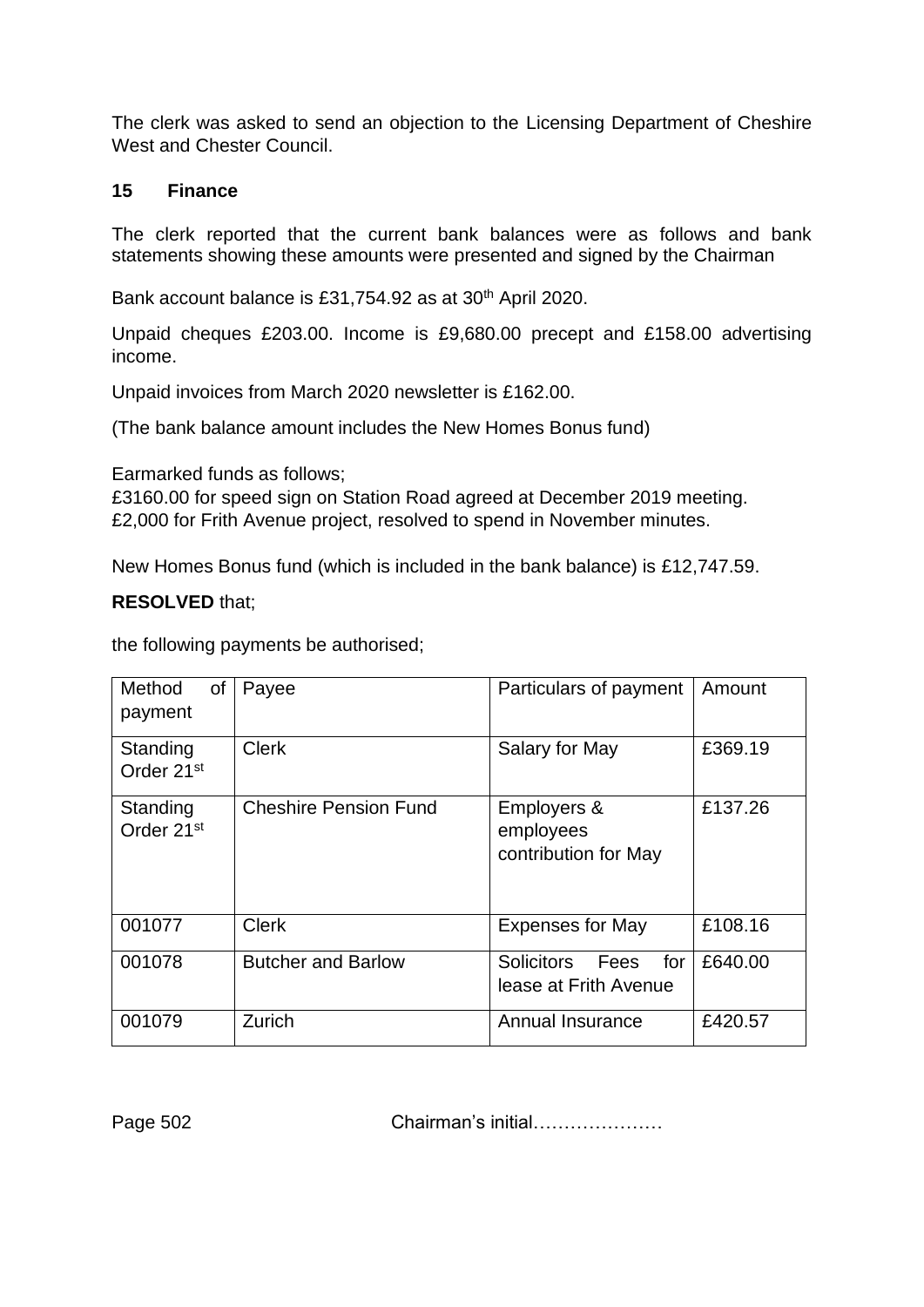# **16 Standing Orders and Financial Regulations**

The clerk had circulated the current standing orders for the attention of all the Parish Councillors.

# **RESOLVED** that;

The Parish Council confirms the existing standing orders.

The clerk had circulated the current financial regulations for the attention of all the Parish Councillors.

#### **RESOLVED** that;

The Parish Council confirms the current Financial Regulations.

#### **17 Annual review of Internal Financial Controls**

The Parish Council has undertaken a review of the internal financial controls.

#### **RESOLVED** that;

The present arrangements for financial controls as detailed below are acceptable;

a) Cheques are raised in accordance with the financial report which is circulated with the agenda prior to each Parish Council meeting by the clerk.

b) The financial report is approved at each Parish Council meeting and then cheques are signed at each Parish Council meeting by two authorised signatories.

c) The Chairman at each Parish Council meeting reconciles the bank balance on the financial report with the bank statement and signs and dates each.

d) The financial statement which includes the bank balance and the cheques for payment for that month is entered into the minutes accordingly.

e) If any item of expenditure had been already approved a cheque can be issued, if necessary in-between Parish Council meeting dates and added on the following month's financial report.

#### **18 Risk Assessments and Assets**

#### **Assets**

# **RESOLVED** that;

The following asset register is confirmed to be correct as at 31<sup>st</sup> March 2020 and this was signed and dated by the clerk and Chairman of the Parish Council.

Page 503 Chairman's initial…………………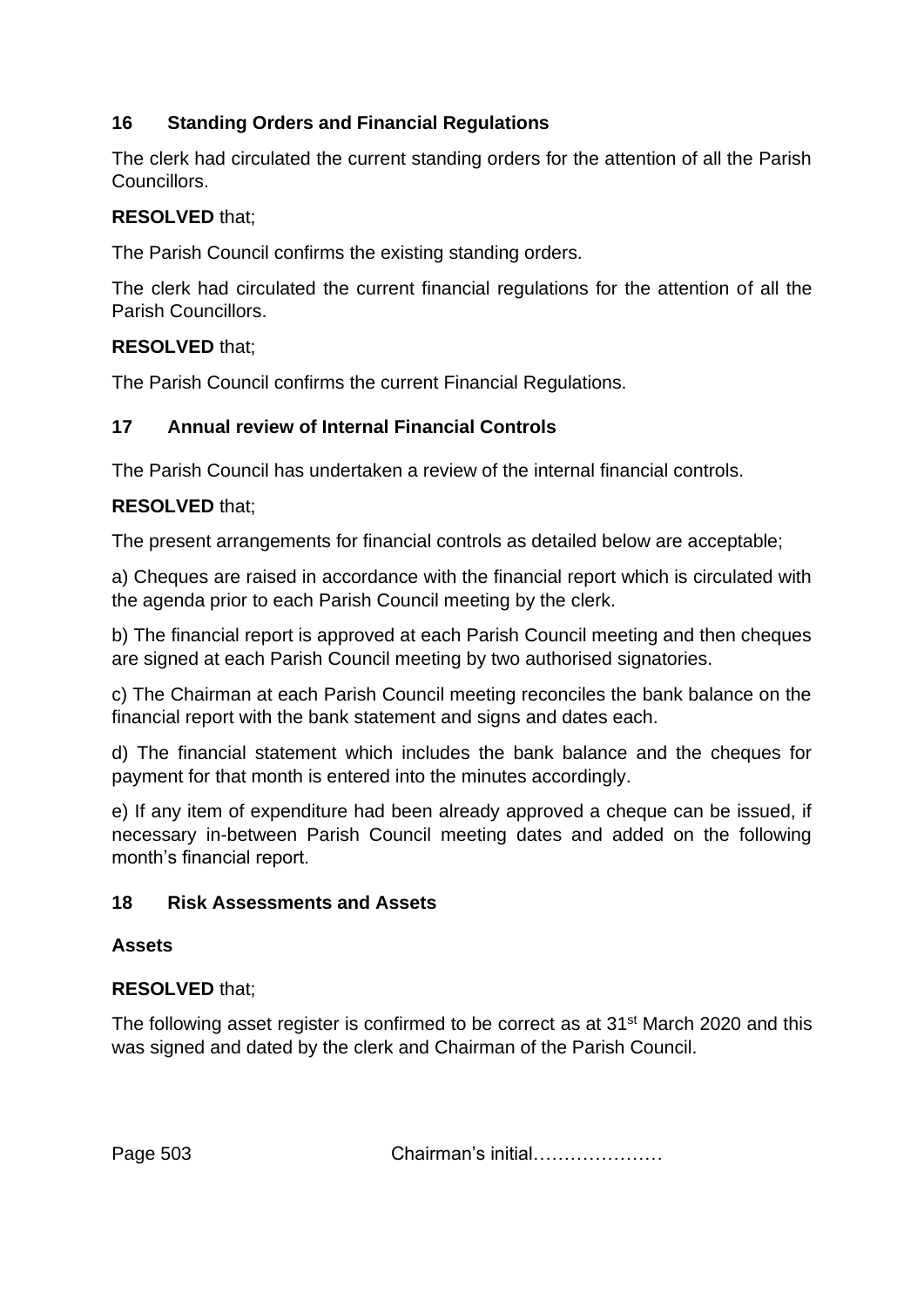Woodland known as 'The Little Wood, Bowyers Waste' comprising of 6 acres. 2 boundary signs Laptop Notice Board for the Little Wood 4 benches Filing Cabinet **Printer** 

Seats by Station Road, Eddisbury Hill and Frith Avenue

Goal posts on Frith Avenue

Bus Shelter on A556 opposite Delamere Academy School

Parish noticeboard at Delamere Academy School

Parish noticeboard on Station Road Laptop Computer. Gavel Bird boxes Defibrillator - AED plus PS series Defibrillator - heated cabinet Aviva 200 Noticeboard for Hogshead Lane in Oakmere Plaque for oak tree Verge marker posts on Stoneyford Lane

#### **Total value of assets as at 31.03.19 £17345.19**

The clerk noted that the land at Frith Avenue was leased as such it should not be on the asset register.

#### **Risk Assessment**

The clerk had undertaken a Risk Assessment review for the Parish Council.

# **RESOLVED** that;

That the Risk assessment was accepted by the Parish Council and this was signed and dated by the clerk and Chairman of the Parish Council.

# **19 Publication scheme, complaints procedure and Social Media Policy**

# **RESOLVED** that;

- (a) The publication scheme has been reviewed and confirmed for the Parish Council.
- (b) A complaints procedure has been reviewed and confirmed for the Parish Council

Page 504 Chairman's initial…………………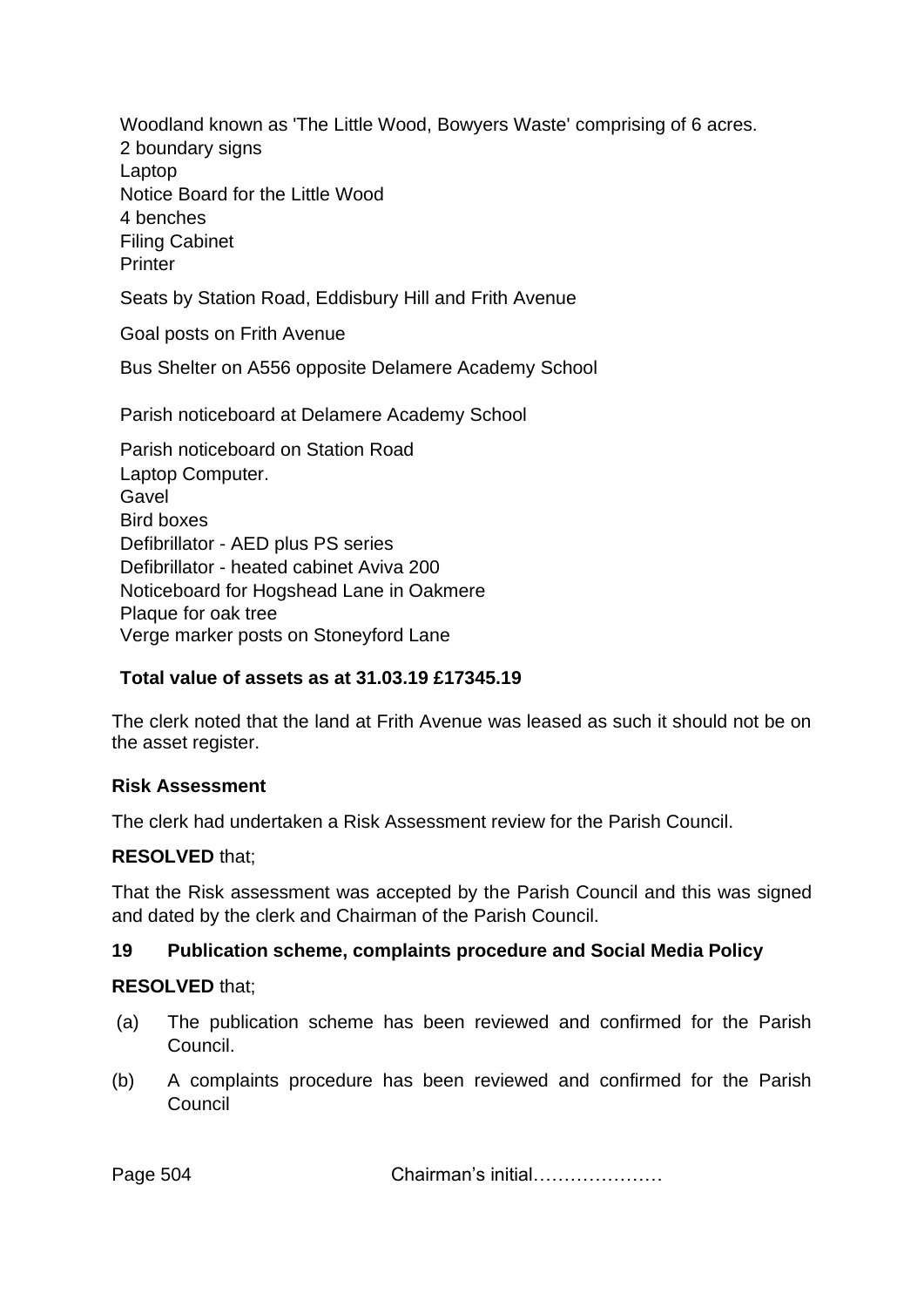(c) The Social Media policy has been reviewed and confirmed for the Parish Council.

#### **20 Data Protection**

#### **RESOLVED** that;

- (a) The data protection policy has been reviewed and confirmed for the Parish Council.
- (b) The privacy notice has been reviewed and confirmed for the Parish Council.
- (c) The data protection audit policy has been reviewed and confirmed for the Parish Council.

# **21 Two vacant seats for Parish Councillors**

Following the resignation of Councillor C George the clerk had informed the Electoral Registration Department of Cheshire West and Chester Council. The closing date for an election to be called was Friday 15<sup>th</sup> May 2020 however the Electoral Registration dept have not yet confirmed if an election has been called or not.

The clerk will confirm the situation with the Electoral Department of Cheshire West and Chester Council and will advertise both seats when confirmation has been received.

# **22 Membership of Cheshire Association of Local Councils**

# **RESOLVED** that;

The Parish Council would continue to be member of the Cheshire Association of Local Councils and pay the annual membership fee of £434.88.

# **23 Update from Cheshire West and Chester Councillors**

Cheshire West and Chester Ward Councillor J Leather reported that some Cheshire West and Chester services had been suspended due to Covid-19. All residents have been sent a blue help card asking them to contact Cheshire West and Chester Council if they required help or assistance during Covid-19. Some services are continuing, such as planning and licensing. Cheshire West and Chester Council are looking to roll out Microsoft teams for virtual meetings. Household waste sites, apart from Tattenhall have now reopened. There is no date yet regarding the collection of garden waste. Foodbanks had been set up in Kelsall and Tarvin and the PCSO had reported no crime apart from scams.